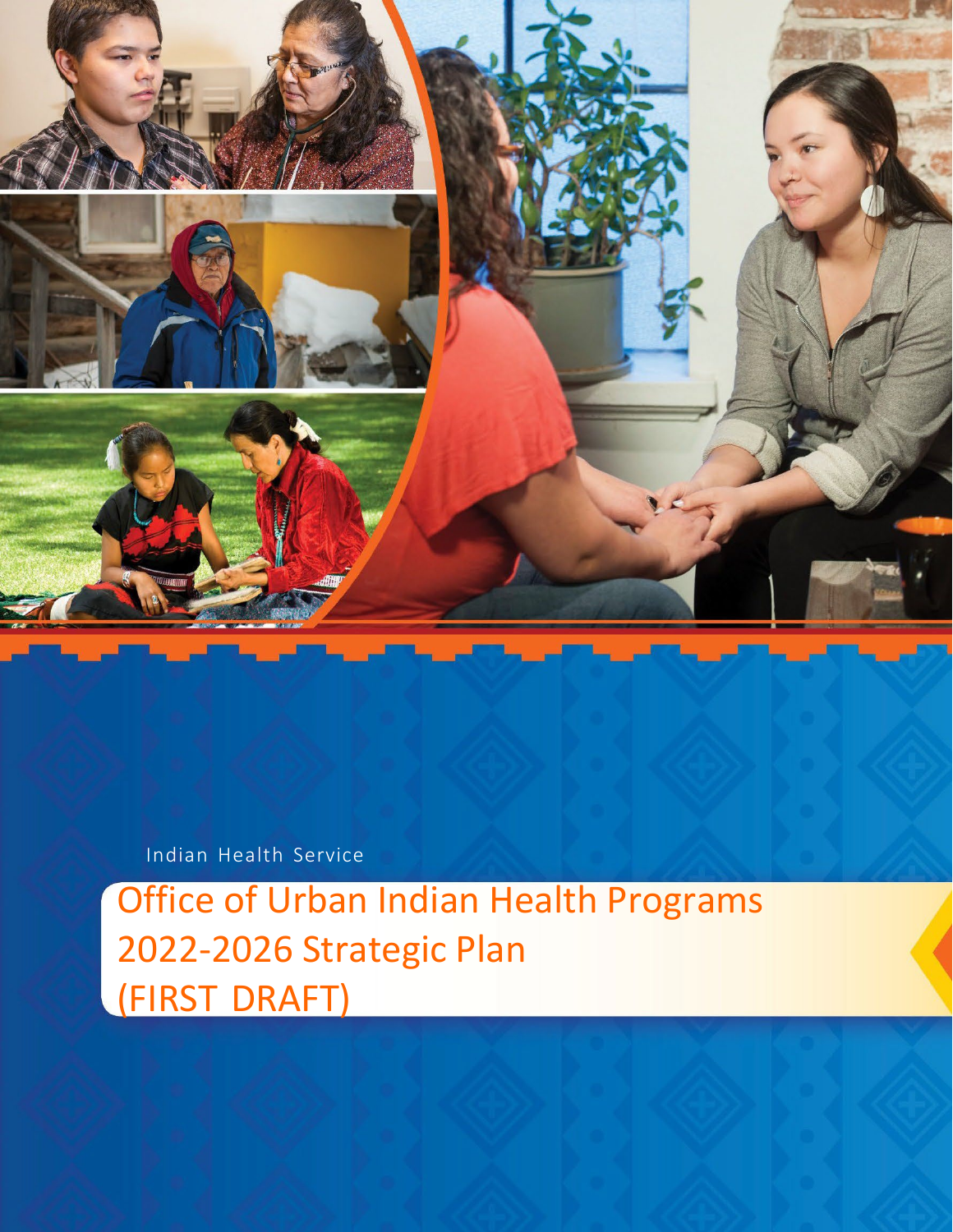Indian Health Service<br>
Office of Urban Indian Health Programs 2022-2026 Strategic Plan (FIRST DRAFT)

## Table of Contents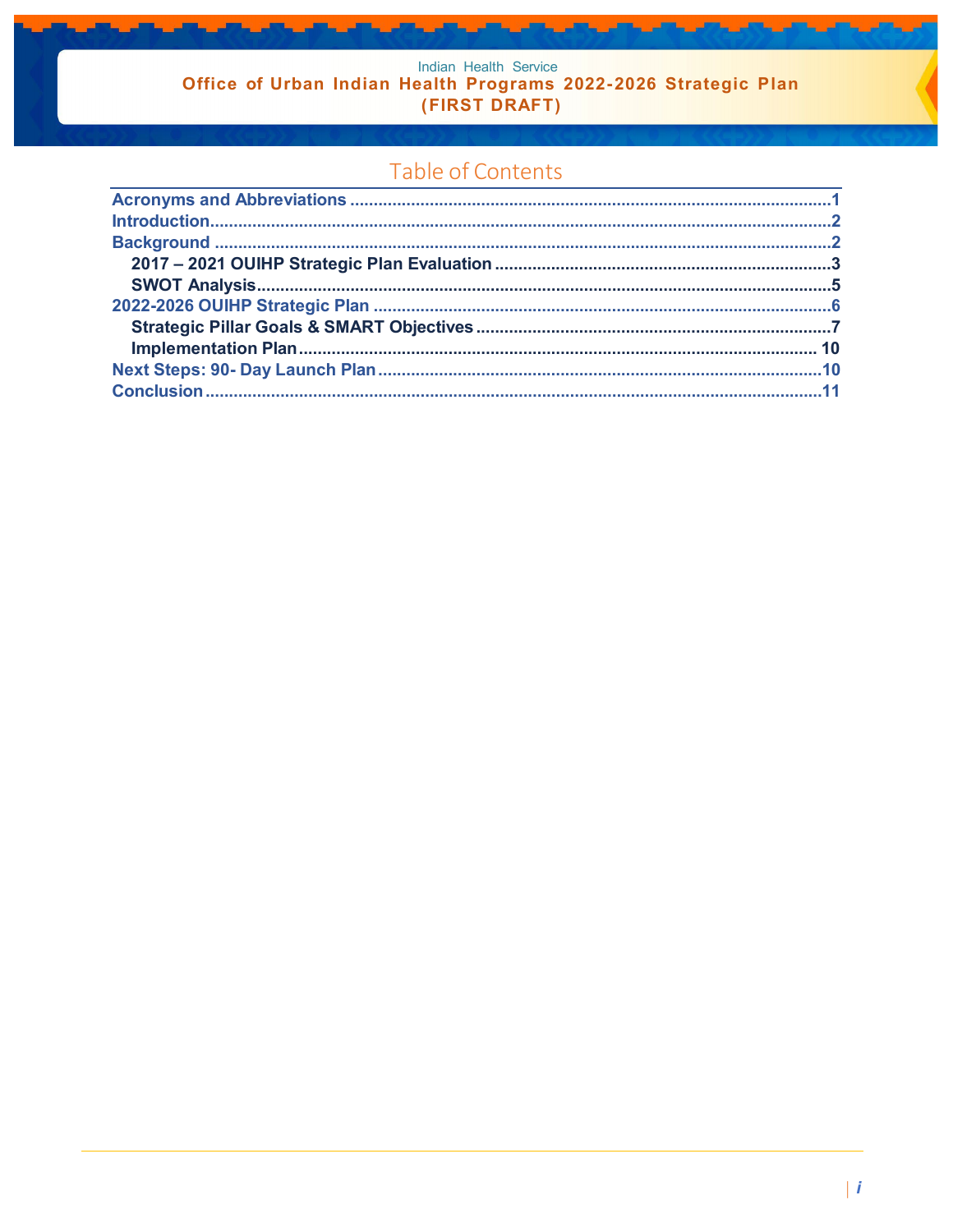Indian Health Service **Office of Urban Indian Health Programs 2022- 2026 Strategic Plan ( FIRST DRAFT)**

# <span id="page-2-0"></span>**Acronyms and Abbreviations**

| <b>Acronym</b> | <b>Abbreviation</b>                           |
|----------------|-----------------------------------------------|
| AI/AN          | American Indian/Alaska Native                 |
| <b>CCUIH</b>   | California Consortium for Urban Indian Health |
| <b>FMAP</b>    | Federal Medical Assistance Percentage         |
| <b>FQHC</b>    | Federally Qualified Health Centers            |
| <b>HHS</b>     | Department of Health and Human Services       |
| <b>HIT</b>     | Health Information Technology                 |
| <b>IDCS</b>    | <b>Integrated Data Collection System</b>      |
| <b>IHCIA</b>   | Indian Health Care Improvement Act            |
| <b>IHS</b>     | Indian Health Service                         |
| <b>NCUIH</b>   | National Council of Urban Indian Health       |
| <b>OBRA</b>    | Omnibus Budget Reconciliation Act             |
| <b>OUIHP</b>   | Office of Urban Indian Health Programs        |
| <b>TA</b>      | <b>Technical Assistance</b>                   |
| <b>UDS</b>     | Uniform Data System                           |
| <b>UIOs</b>    | Urban Indian Organizations                    |
| <b>VA</b>      | Department of Veterans Affairs                |
| <b>WIC</b>     | Women, Infants and Children                   |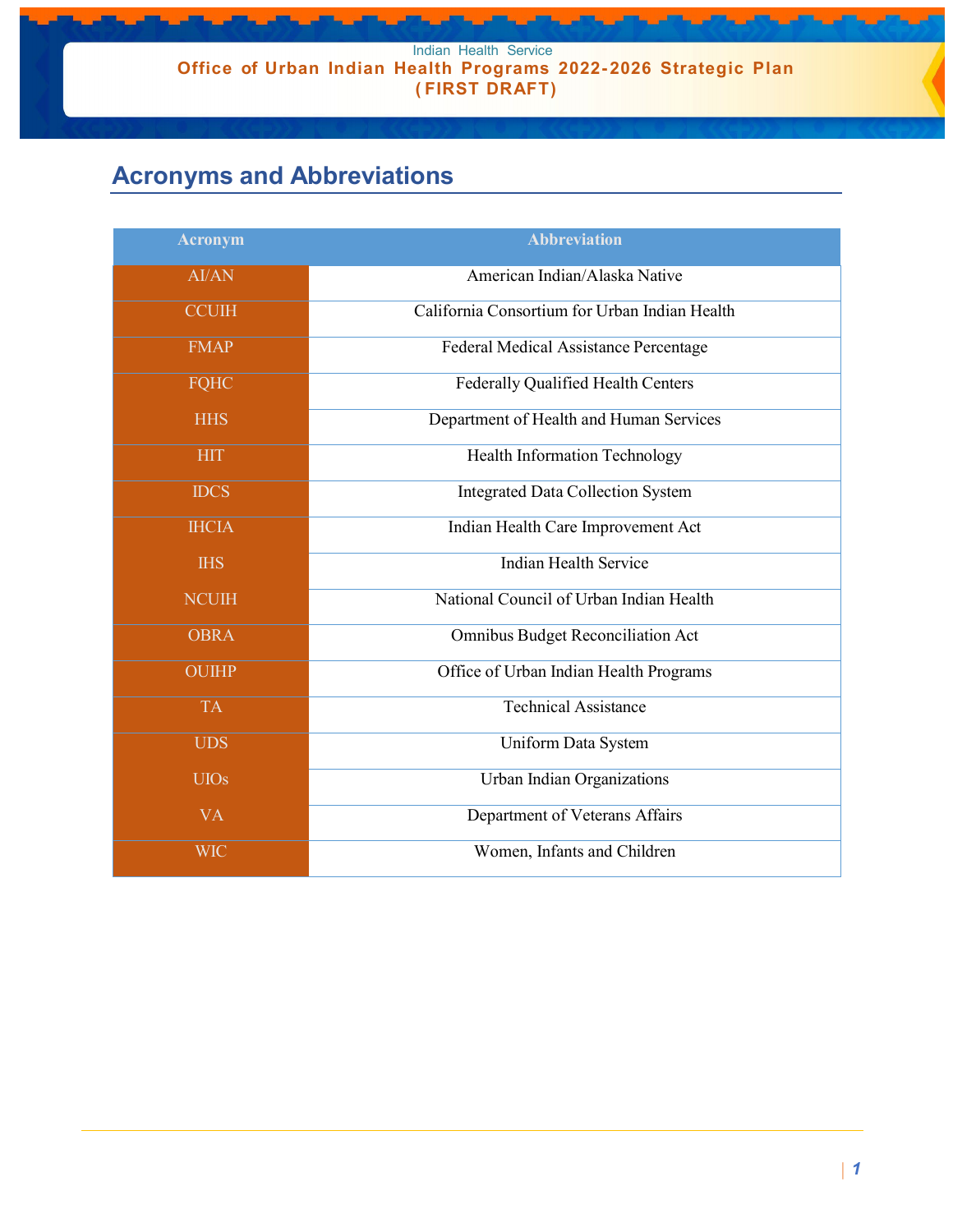### <span id="page-3-0"></span>**Introduction**

The Indian Health Service (IHS) is the Federal agency with primary responsibility for the health care and health advocacy of American Indian and Alaska Native (AI/AN) people. The mission of the IHS is to raise the physical, mental, social, and spiritual health of American Indians and Alaska Natives to the highest level. The provision of health services to AI/AN people is based on a long history of governmentto-government relationships between Tribes and the Federal government and is recognized in the U.S. Constitution, numerous treaties, statutes, Federal case law, regulations, and executive orders. The IHS provides a comprehensive health service delivery system that includes the provision of health services through the direct services, contracts and compacts with Indian Tribes and Tribal Organizations via the Indian Self-Determination and Education Assistance Act, and contract and grant funding to Urban Indian Organizations (UIOs) via the Indian Health Care Improvement Act (IHCIA)[.1](#page-3-2)

The IHS provides oversight of the grants and contracts to UIOs, with the purpose of making health services more accessible to Urban Indians. The IHCIA directed the establishment of an office within IHS to provide central oversight of the programs and services authorized by the IHCIA and to carry out the IHCIA provisions relating to Urban Indian health. The IHS established the Office of Urban Indian Health Programs (OUIHP) at IHS Headquarters to carry out these duties. The OUIHP, working with IHS Area Offices and IHS Headquarters program offices, oversees the program under which IHS currently awards contracts and grants to 41 UIOs that provide health care services to Urban Indians.

The OUIHP programmatic decision-making is guided and organized through the development of strategic plans. Each programmatic strategic plan aims to support the overall IHS mission and OUIHP goals to support stakeholder needs. The 2022-2026 OUIHP Strategic Plan (Strategic Plan) was drafted by OUIHP with the assistance of an external evaluator and in close collaboration with key stakeholders through Urban Confer and Tribal Consultation. This document summarizes the planning activities and provides a framework for moving forward to achieve the IHS's mission for the next five years by focusing upon five major strategic pillars. A detailed implementation plan will be developed within the OUIHP for each major strategic pillar.

# <span id="page-3-1"></span>**Background**

There are currently 41 non-profit UIOs nationwide funded through grants and contracts from the IHS. IHS funded UIOs are automatically eligible for Federally Qualified Health Centers (FQHC) designation. Thus, in addition to IHS funding, approximately 45% of the UIOs receive Medicaid reimbursement as FQHCs and others receive fees for service under Medicaid for allowable services (i.e., behavioral health services, patient transportation, etc.). Over \$28.8 million dollars are generated by the UIOs in other revenue sources[.2](#page-3-3)

The range of IHS/Urban grant and contract programs provided in facilities owned or leased by UIOs include:

- health information resources
- outreach and referral
- dental services
- traditional healing and medicine
- comprehensive primary care services
- limited primary care services
- community health

<span id="page-3-3"></span><span id="page-3-2"></span><sup>&</sup>lt;sup>1</sup> Title V of Pub. L. No. 94-437, 102 Stat. 4820 (1988) (codified as amended at 25 U.S.C. §§ 1651-1660i) <sup>2</sup> Indian Health Service. (N.D.) *Office of Urban Indian Health Programs*. Retrieved from <https://www.ihs.gov/urban/>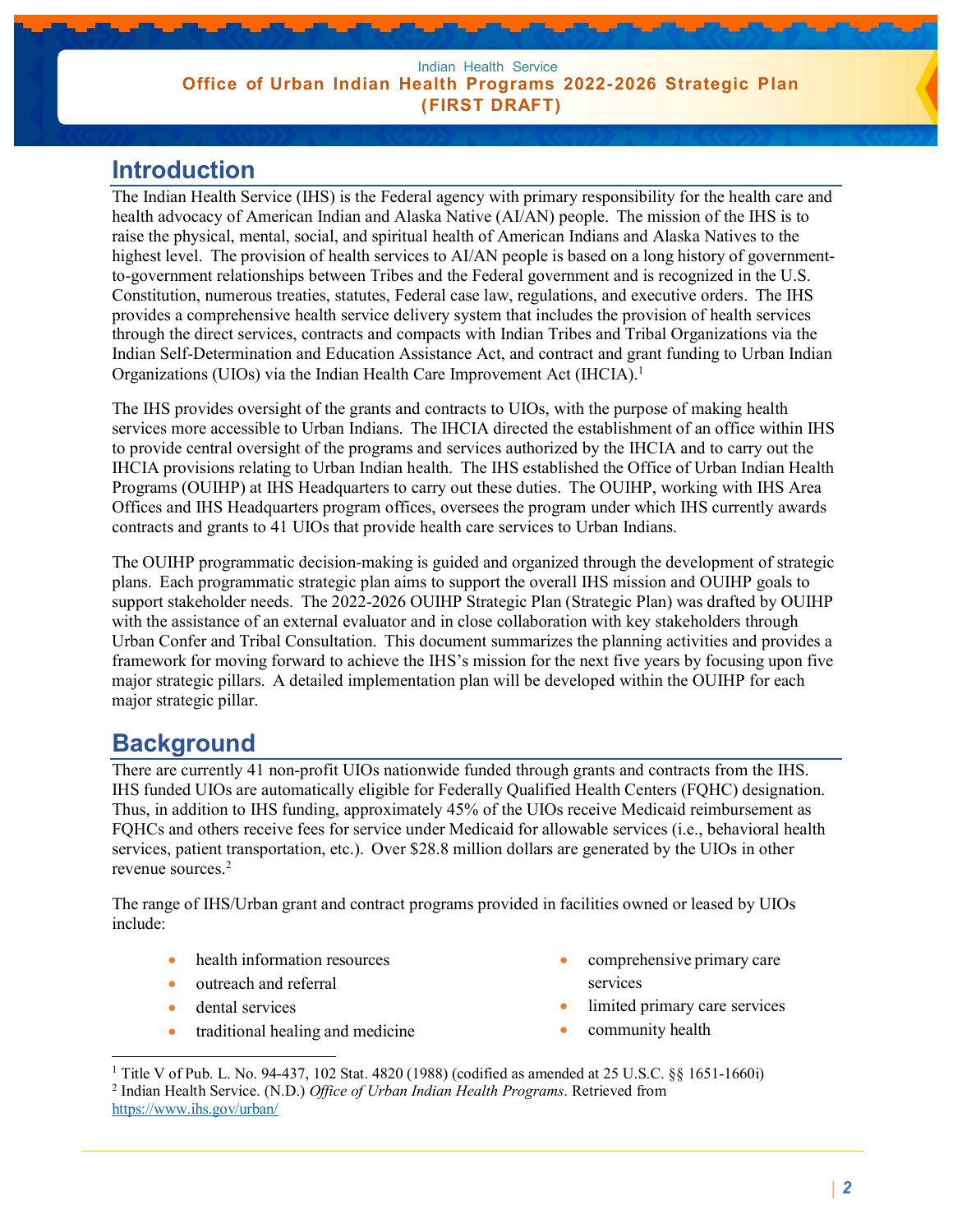

- substance use (outpatient and inpatient services)
- behavioral health services
- *immunizations*
- health promotion and disease prevention
- HIV activities and other health programs funded through state, federal, and local resources

The previous OUIHP Strategic Plan covered a 5-year timespan from 2017 to 2021[.3](#page-4-1) The OUIHP used a strategic plan to organize and focus resources in support of IHS and Urban Indian Organization initiatives and needs. For the 2017-2021 OUIHP Strategic Plan, extensive stakeholder engagement, including interviews with nearly all UIOs funded under the IHS, provided input on the plan's goals and strategies. Since the implementation of the 2017-2021 OUIHP Strategic Plan, it is necessary to evaluate it in a way that highlights the achievements marked in the plan, the effect it had on involved organizations, and to redirect activities and resources, if necessary.

### <span id="page-4-0"></span>2017 – 2021 OUIHP Strategic Plan Evaluation

This section summarizes the findings from the 2017-2021 OUIHP Strategic Plan evaluation. Between January and February 2022, an evaluation was conducted to determine the extent OUIHP implemented and completed the 2017-2021 OUIHP Strategic Plan priorities according to the set timeline. The evaluation included a review of organizational documents related to strategic plan implementation, feedback from focus groups with UIOs and IHS staff, and a review of strategic plan goal and objective implementation.

The 2017-2021 OUIHP Strategic Plan had two overarching goals:

- 1. To support currently IHS-funded UIOs in their efforts to address the key challenges they identified for improving and expanding their capacity to provide access to quality, culturally competent health services.
- 2. Increase OUIHP's administrative capacity.

For each goal, there were identified accomplishments. Accomplishments are activities or events that occurred within the 2017-2021 OUIHP Strategic Plan timeframe and had evidence of meeting a set of short-term and long-term outcomes. Short-term and long-term outcomes and corresponding indicators were determined with OUIHP and stakeholders during focus groups to assess accuracy and reliability to set progress benchmarking. Table 1 represents some of the accomplishments from the evaluation.

<sup>3</sup>

<span id="page-4-1"></span>[https://www.ihs.gov/sites/urban/themes/responsive2017/display\\_objects/documents/IndianHealthServiceOfficeofUr](https://www.ihs.gov/sites/urban/themes/responsive2017/display_objects/documents/IndianHealthServiceOfficeofUrbanIndianHealthProgramsStrategicPlan.pdf) [banIndianHealthProgramsStrategicPlan.pdf](https://www.ihs.gov/sites/urban/themes/responsive2017/display_objects/documents/IndianHealthServiceOfficeofUrbanIndianHealthProgramsStrategicPlan.pdf)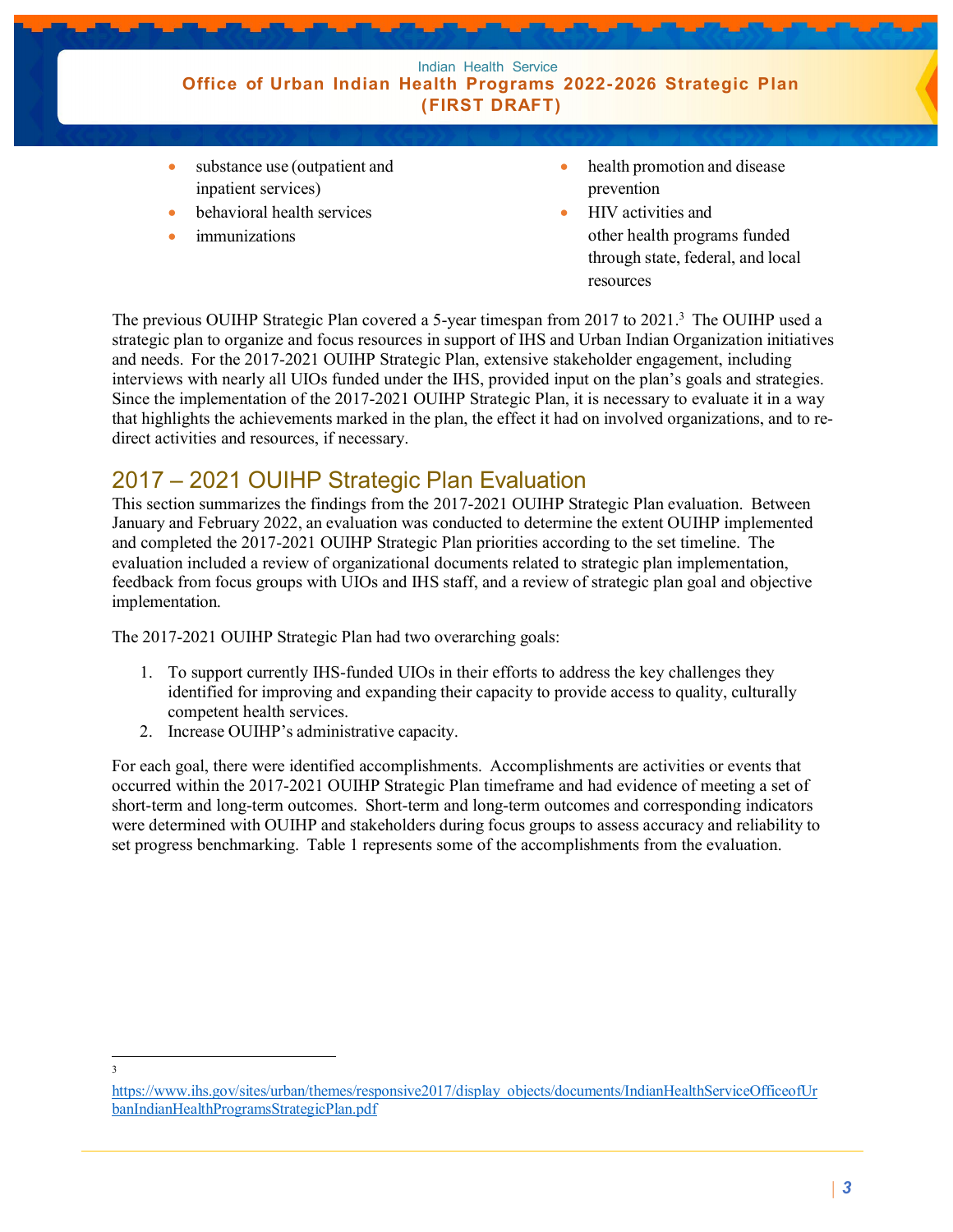| Goal 1: To support currently IHS-funded UIOs in their<br>efforts to address the key challenges they identified for<br>improving and expanding their capacity to provide<br>access to quality, culturally competent health services.                                                                                                                                                                                                                                                                                                                                                                                                                                                                                                                                                                                                                                                                                                                                                                                                                                                                                                                                                                                                                                                                                                                                                                                                                                                                                                                                                                                                                                                                                                                                                                                                                                                                                                                                                                                                             | Goal 2: Increase OUIHP's administrative capacity                                                                                                                                                                                                                                                                                                                                                                                                                                                                                                                                                                                                                                                                                                                                                                                                                                                                                                                                                                                                                                                                                                                                                                                                                                                                                                                                                                                                                                                                                                                                                                                                                                                                                                                                                                                                      |
|-------------------------------------------------------------------------------------------------------------------------------------------------------------------------------------------------------------------------------------------------------------------------------------------------------------------------------------------------------------------------------------------------------------------------------------------------------------------------------------------------------------------------------------------------------------------------------------------------------------------------------------------------------------------------------------------------------------------------------------------------------------------------------------------------------------------------------------------------------------------------------------------------------------------------------------------------------------------------------------------------------------------------------------------------------------------------------------------------------------------------------------------------------------------------------------------------------------------------------------------------------------------------------------------------------------------------------------------------------------------------------------------------------------------------------------------------------------------------------------------------------------------------------------------------------------------------------------------------------------------------------------------------------------------------------------------------------------------------------------------------------------------------------------------------------------------------------------------------------------------------------------------------------------------------------------------------------------------------------------------------------------------------------------------------|-------------------------------------------------------------------------------------------------------------------------------------------------------------------------------------------------------------------------------------------------------------------------------------------------------------------------------------------------------------------------------------------------------------------------------------------------------------------------------------------------------------------------------------------------------------------------------------------------------------------------------------------------------------------------------------------------------------------------------------------------------------------------------------------------------------------------------------------------------------------------------------------------------------------------------------------------------------------------------------------------------------------------------------------------------------------------------------------------------------------------------------------------------------------------------------------------------------------------------------------------------------------------------------------------------------------------------------------------------------------------------------------------------------------------------------------------------------------------------------------------------------------------------------------------------------------------------------------------------------------------------------------------------------------------------------------------------------------------------------------------------------------------------------------------------------------------------------------------------|
| Legislation passed for 100% Federal Medical<br>$\bullet$<br>Assistance Percentage (FMAP) for two years<br>Legislation passed for reimbursement from<br>$\bullet$<br>the Department of Veterans Affairs (VA)<br>Legislation passed for Federal Tort Claims<br>$\bullet$<br>Act coverage<br>Legislation passed to remove accreditation<br>$\bullet$<br>requirements for UIOs' facilities-related<br>activities<br>Provided orientation, technical assistance, and<br>$\bullet$<br>training to Federal partners to strengthen and<br>implement Urban Indian health priorities<br>Provided trainings via webinars/meetings<br>$\bullet$<br>Provided technical assistance to UIOs, e.g.,<br>$\bullet$<br>weekly office hours for information<br>technology and electronic health record<br>support<br>Provided access to accreditation training and<br>$\bullet$<br>technical assistance<br>Provided access to grant writing training and<br>$\bullet$<br>funding announcements<br>Congress increased Urban Indian health<br>$\bullet$<br>budget line-item to address UIOs' needs<br>Congress provided COVID-19 funding<br>$\bullet$<br>supplements<br>Implemented Urban Confer for IHS and with<br>$\bullet$<br>Federal partners to seek input from UIOs<br>Collaborated with IHS Office of Human<br>$\bullet$<br>Resources on recruitment activities for UIOs,<br>including the IHS job board, and Loan<br>Repayment and Scholarship programs<br>Collaborated with other Federal agencies to<br>$\bullet$<br>work toward achieving objectives, including<br>the Health Resources and Services<br>Administration on the National Health Service<br>Corps Loan Repayment and Scholarship<br>programs<br>Created a UIOs' facilities map for the IHS<br>$\bullet$<br>website<br>Provided budget formulation data, including<br>$\bullet$<br>the number of Tribes served to communicate<br>the role of UIOs in serving Tribal<br>communities<br>Leveraged two IHS cooperative agreements to<br>$\bullet$<br>address community health needs assessments, | Transferred five former-National Institute on<br>$\bullet$<br>Alcohol Abuse and Alcoholism UIOs to<br><b>OUIHP</b><br>Updated Urban Indian Organization annual<br>$\bullet$<br>on-site review manual<br>Standardized UIOs' contract language and<br>$\bullet$<br>templates<br>Updated Uniform Data System (UDS)<br>$\bullet$<br>dashboard to capture verified data from 41<br>IHS-funded UIOs and added telehealth visits<br>Revised budget formulation dashboard to<br>$\bullet$<br>capture verified data from 41 IHS-funded<br><b>UIOs</b><br>Provided workload summary reports to UIOs<br>٠<br>Provided coronavirus disease testing and<br>٠<br>vaccine data to UIOs<br>Implemented first-ever national 4-in-grant<br>$\bullet$<br>program evaluation<br>Established standard methodology to<br>$\bullet$<br>distribute Urban Indian health funding<br>increases<br>Improved the transparency of the Urban<br>Indian health budget by providing an annual<br>budget report<br>Filled key leadership positions of OUIHP<br>$\bullet$<br>Director and Deputy Director and filled six<br>vacancies, including two Pathways interns<br>Leveraged Virtual Student Federal Service<br>$\bullet$<br>program to provide opportunities to five<br>virtual interns<br>Leveraged cooperative agreement to address<br>public policy; research and data; training and<br>technical assistance; education, public<br>relations, and marketing, as well as<br>coronavirus disease public health support<br>Collaborated with other Federal agencies to<br>$\bullet$<br>work toward achieving objectives, including<br>the Health Resources and Services<br>Administration, Centers for Medicare &<br>Medicaid Services, Centers for Disease<br>Control and Prevention, Substance Abuse and<br>Mental Health Services Administration,<br>Census Bureau, and the VA |

#### **Table 1. 2017-2021 Strategic Plan accomplishments by goal from the evaluation**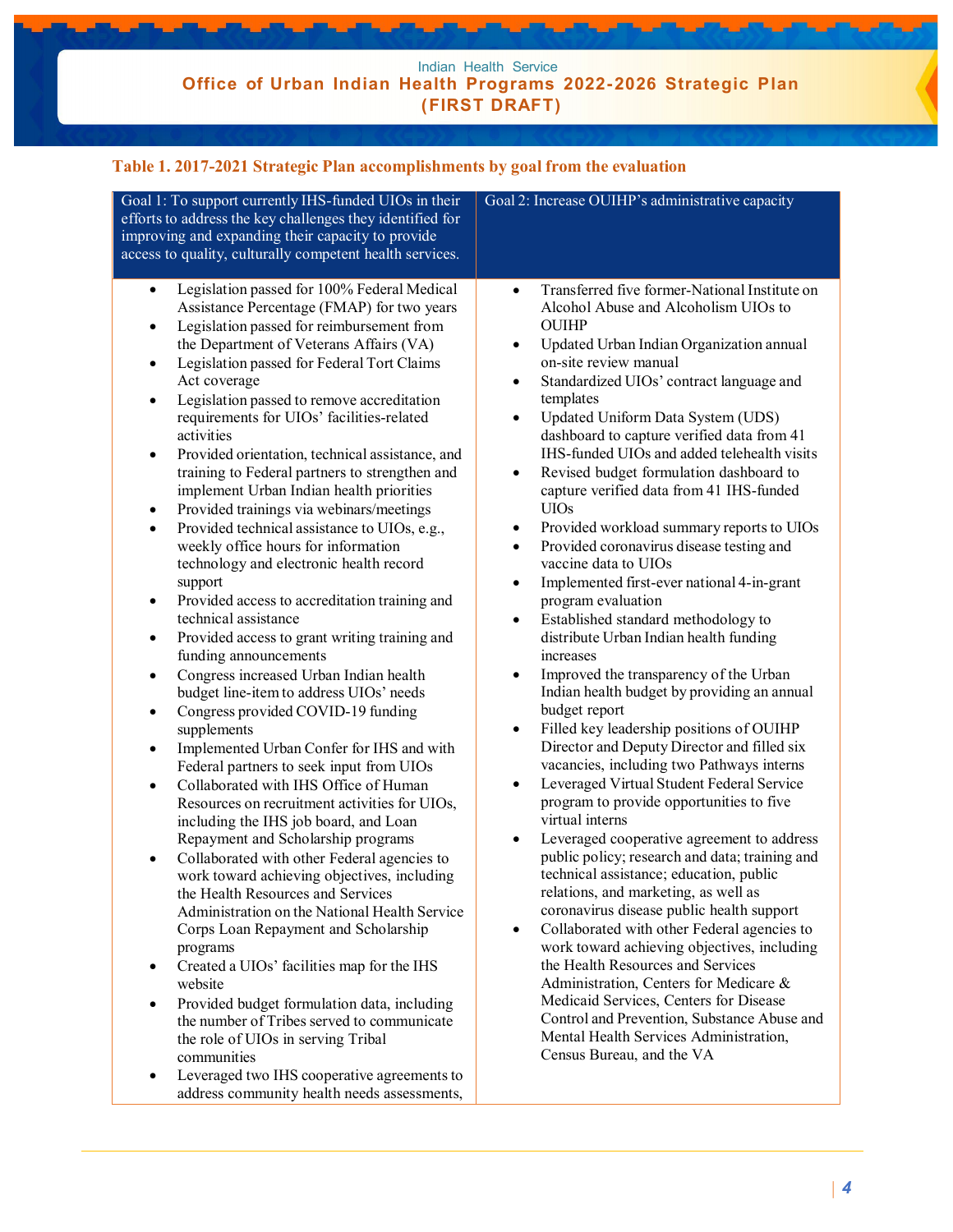| Indian Health Service<br>Office of Urban Indian Health Programs 2022-2026 Strategic Plan<br>(FIRST DRAFT)                                                                                                                           |                                                  |
|-------------------------------------------------------------------------------------------------------------------------------------------------------------------------------------------------------------------------------------|--------------------------------------------------|
| Goal 1: To support currently IHS-funded UIOs in their<br>efforts to address the key challenges they identified for<br>improving and expanding their capacity to provide<br>access to quality, culturally competent health services. | Goal 2: Increase OUIHP's administrative capacity |
| communities of learning, training, technical<br>assistance, and peer to peer support                                                                                                                                                |                                                  |

The OUIHP made progress and continues to make progress meeting the IHS mission to raise the physical, mental, social, and spiritual health of American Indians and Alaska Natives to the highest level. Substantial progress was made on objectives as evidenced by the document review and the OUIHP's progress reports. Overall, improvement is needed in the quality of measures and targets. Moving forward, it will be important for the OUIHP to establish regular communication with UIOs to report progress on the objectives within the strategic plan.

Four recommendations emerged from IHS and UIOs' to improve future strategic planning. These include:

- develop specific, measurable, achievable, relevant, and time-sensitive (SMART) goals, objectives, and measures,
- create a theory of change that will guide the plan,
- create a communication plan for stakeholders to convey strategic plan status, and
- develop a dashboard to show strategic plan implementation progress.

Integrating these recommendations will ensure OUIHP and UIOs are clear about related responsibilities to meet planning goals and objectives.

### <span id="page-6-0"></span>SWOT Analysis

In February 2022, a Strengths, Weaknesses, Opportunities, and Threats  $(SWOT)^4$  analysis was conducted with the California Consortium for Urban Indian Health (CCUIH)<sup>5</sup> and National Council of Urban Indian Health (NCUIH).<sup>6</sup> The framing of the SWOT analysis considered the impact the OUIHP will have on Urban Indian health over the next five years, how the work of these organizations intersects with the OUIHP and how the OUIHP can support UIOs' priorities. The results of these sessions are summarized in [Table 2.](#page-7-1)

<span id="page-6-1"></span><sup>4</sup> SWOT (strengths, weaknesses, opportunities, and threats) analysis is a method for identifying and analyzing internal strengths and weaknesses and external opportunities and threats that shape current and future operations and help develop strategic goals.

<span id="page-6-2"></span><sup>&</sup>lt;sup>5</sup> California Consortium for Urban Indian Health is a nonprofit  $501(c)(3)$  statewide alliance of 10 Urban Indian Organizations.<https://ccuih.org/>

<span id="page-6-3"></span><sup>6</sup> The National Council of Urban Indian Health is the national non-profit organization devoted to the support and development of quality, accessible, and culturally-competent health and public health services for American Indians and Alaska Natives living in urban settings.<https://ncuih.org/>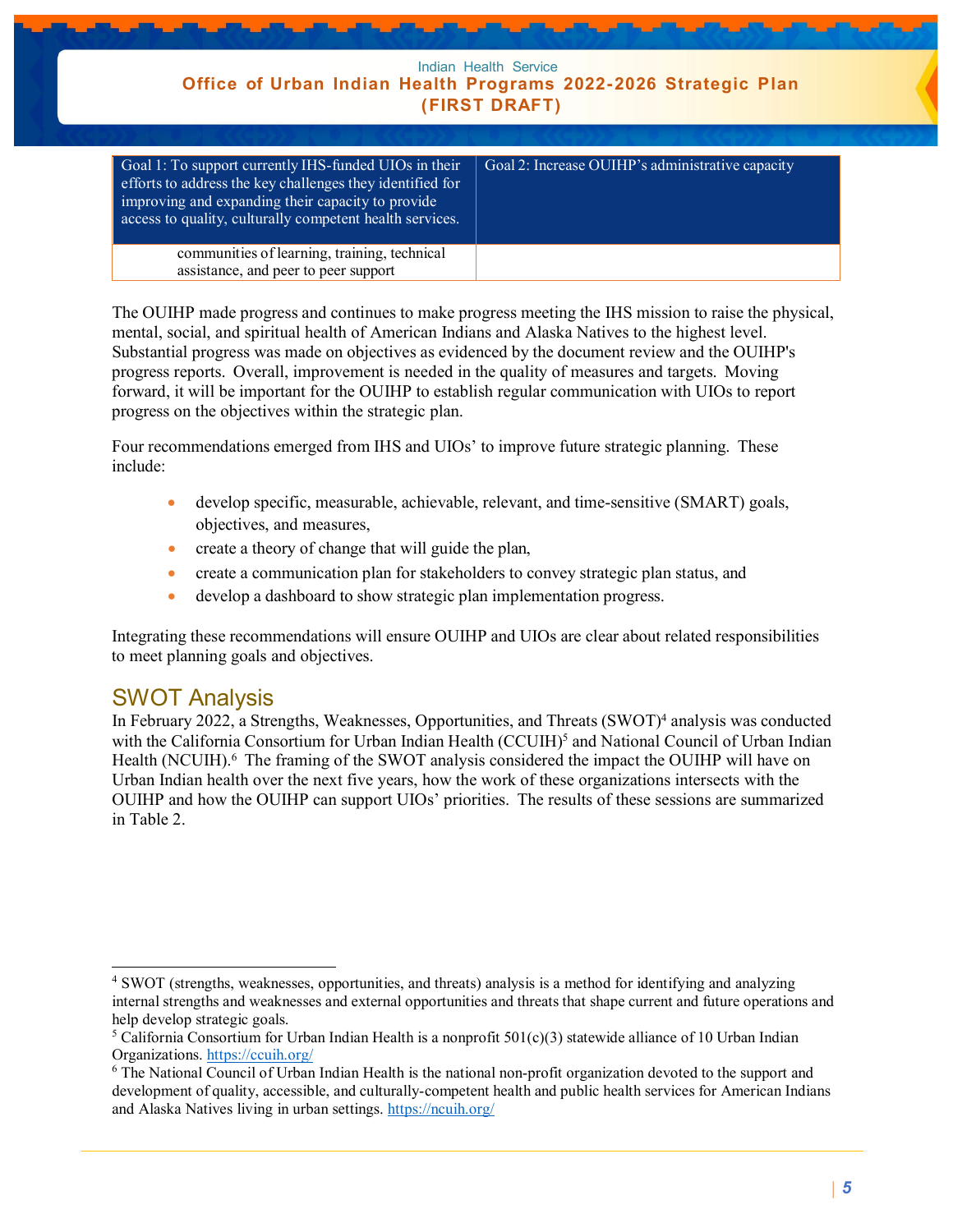Indian Health Service **Office of Urban Indian Health Programs 2022- 2026 Strategic Plan (FIRST DRAFT)**

#### <span id="page-7-1"></span>**Table 2. SWOT analysis results from sessions with CCUIH and NCUIH**

| <b>OUIHP SWOT Analysis</b>                                                                                                                                                                                                                                                                                     |                                                                                                                                                                                                                                                                                                                                                                                                 |  |
|----------------------------------------------------------------------------------------------------------------------------------------------------------------------------------------------------------------------------------------------------------------------------------------------------------------|-------------------------------------------------------------------------------------------------------------------------------------------------------------------------------------------------------------------------------------------------------------------------------------------------------------------------------------------------------------------------------------------------|--|
| <b>OUIHP Strengths</b><br>Understands the AI/AN community and are<br>$\bullet$<br>culturally sensitive<br>Accessible and responsive to UIOs<br>$\bullet$<br>Provides technical assistance and resources                                                                                                        | <b>OUIHP Weaknesses</b><br>Urban Indian health lacks parity with other<br>priority areas in the Indian health system<br>UIOs' data are not accurately reflected<br>$\bullet$<br>Productivity is highly reliant on individual                                                                                                                                                                    |  |
| Initiates confer<br>۰<br>Knowledgeable leadership and staff<br>$\bullet$<br>Provides good, consistent communication<br>$\bullet$<br>with UIOs                                                                                                                                                                  | leadership<br>Limited support for UIOs transitioning from<br>$\bullet$<br>an outreach and referral to ambulatory clinic<br>Limited funding opportunities for UIOs                                                                                                                                                                                                                               |  |
| <b>OUIHP Opportunities</b><br>Redefine system of IHS, Tribal, and UIOs<br>$\bullet$<br>Champion innovative ideas through<br>$\bullet$<br>collaborations with other Federal agencies<br>Growing focus in Congress and<br>$\bullet$<br>administration on Urban Indian issues<br>Improve the UDS reporting system | <b>OUIHP Threats</b><br>Limited view of the Urban Indian health<br>delivery system<br>IHS/Federal changes in leadership<br>Challenges in data collection causes<br>$\bullet$<br>misunderstanding of Urban Indian issues<br>Health Information Technology (HIT)<br>$\bullet$<br>modernization delays<br>Federal budget shortfalls<br>$\bullet$<br>Additional variants of the coronavirus disease |  |

Overall, the SWOT analysis indicated UIOs feel supported by the OUIHP; however, there are barriers that greatly impact the operations of UIOs. Fortunately, UIOs recognize opportunities to leverage advocacy efforts to support UIOs' needs, including growing congressional support for Urban Indian issues. These results are helpful in identifying and planning priorities for the next 2022-2026 OUIHP Strategic Plan.

### <span id="page-7-0"></span>**2022-2026 OUIHP Strategic Plan**

The 2022-2026 OUIHP Strategic Plan will focus on growing and expanding OUIHP's support of UIOs to meet their communities' unique needs. To support UIOs, the OUIHP developed this section to guide programmatic action and decision-making, including strategic pillars, goals and objectives, and action steps.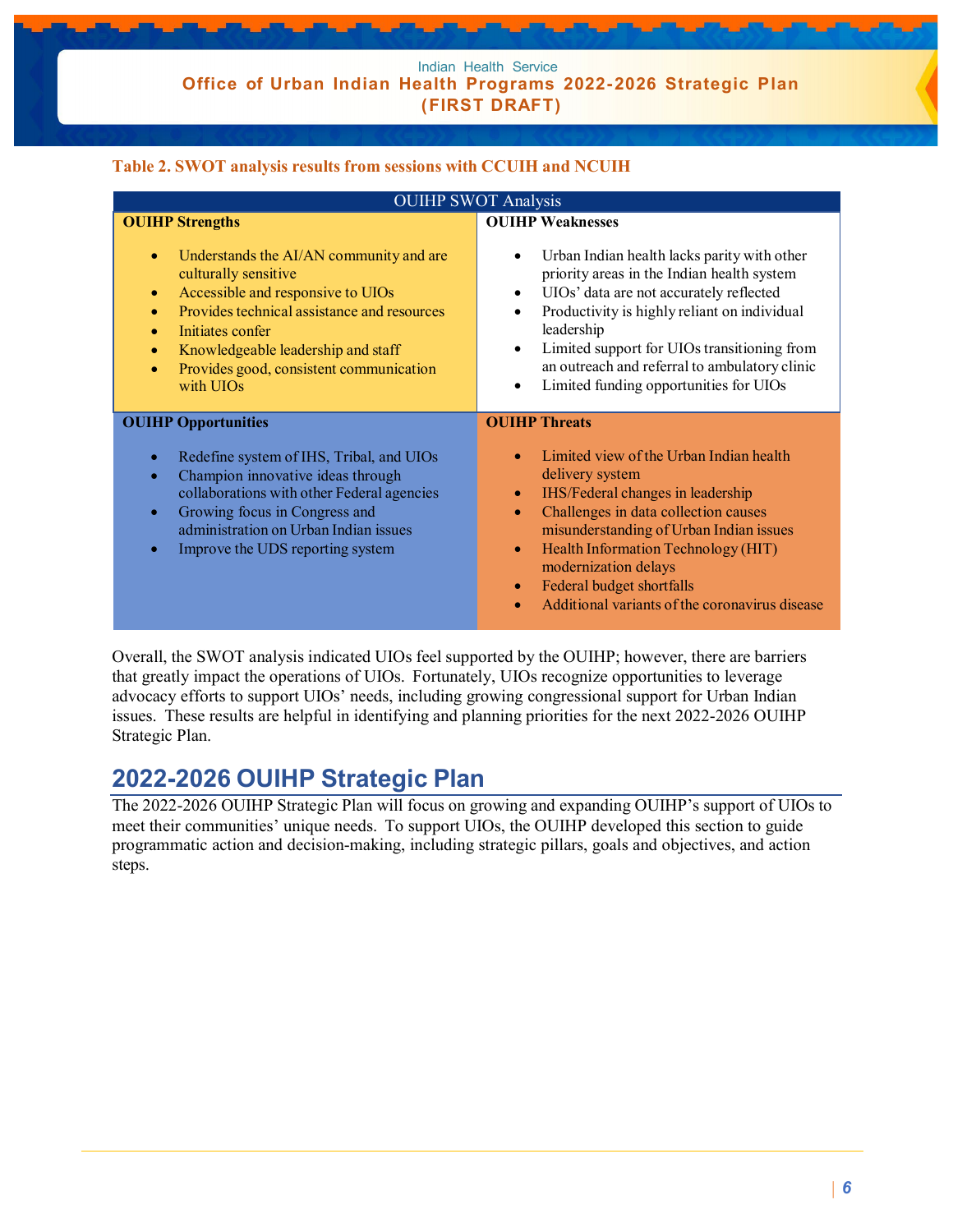Indian Health Service **Office of Urban Indian Health Programs 2022- 2026 Strategic Plan (FIRST DRAFT)**

The OUIHP recognizes the priorities of UIOs and the communities they serve. The OUIHP will achieve the IHS mission through communication and actions to promote health, wellness, and expand access to modern health care services, and collaborative partnerships. To help meet the IHS mission and support UIOs' priorities, five strategic pillars were identified as foundational directions for the strategic plan. The strategic pillars are presented in Figure 1.

The OUIHP is committed to directing development and resources toward communication, operational oversight and management, partnership expansion, data quality, and UIOs' infrastructure and capacity. Specifically, the OUIHP supports UIOs' expansion, maximizing their resources by strengthening internal processes and tools, and leveraging partnership support and funding.



**Figure 1. 2022-2026 OUIHP Strategic Plan Pillars**

### <span id="page-8-0"></span>Strategic Pillar Goals & SMART Objectives

To achieve the IHS mission, the OUIHP identified goals and objectives under each strategic pillar (See [Table 3 t](#page-9-0)hrough [Table 7 b](#page-11-2)elow). These goals focus on planning and budgetary activities.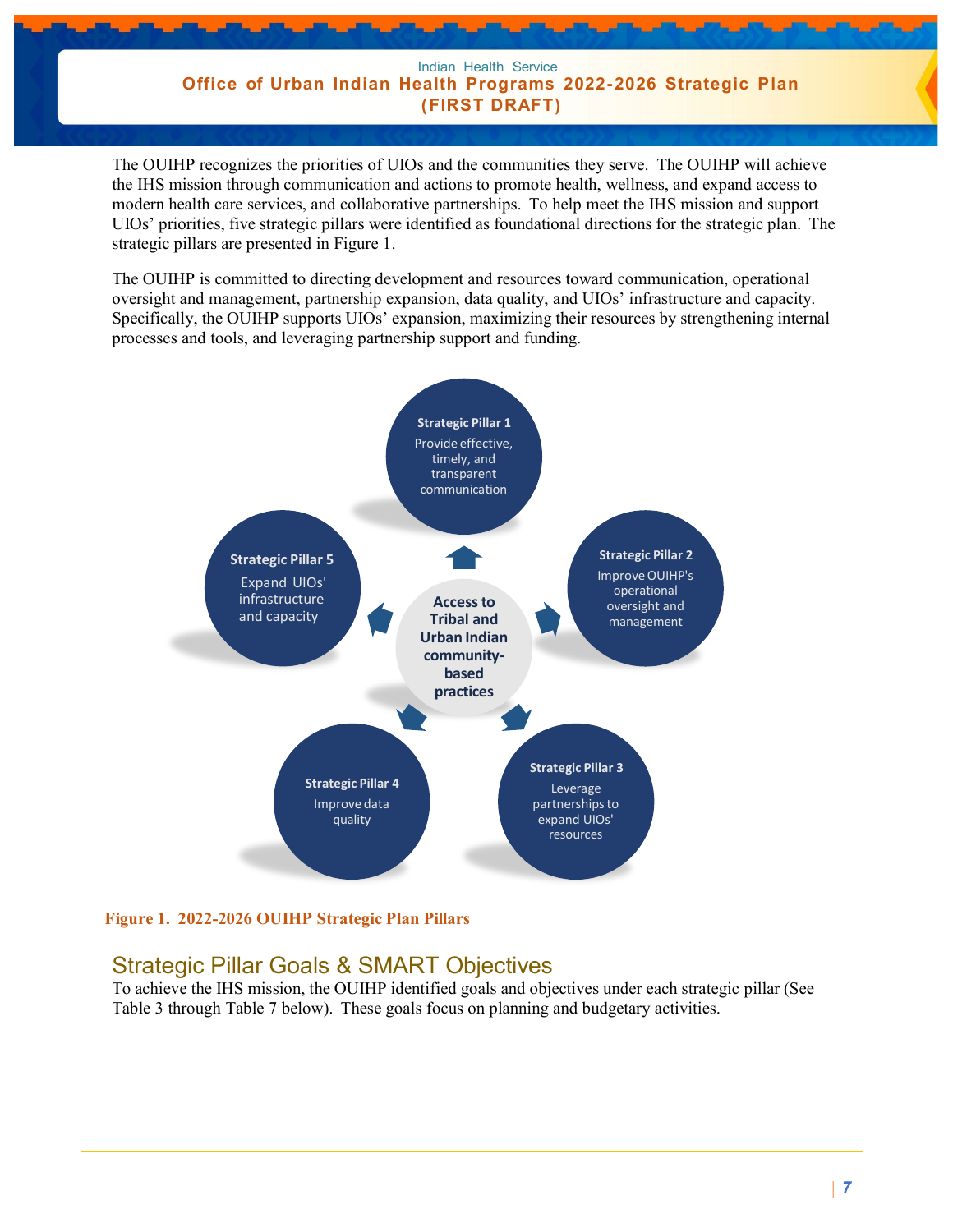#### **Strategic Pillar 1: Provide effective, timely, and transparent communication**

The focus of strategic pillar one is to provide effective, timely, and transparent communication. The OUIHP acknowledges stakeholder engagement and building trust as priorities through internal and external communications.

#### <span id="page-9-0"></span>**Table 3. Strategic pillar 1 goals and objectives**

| <b>Goals</b>                                                                                                    | <b>Objectives</b>                                                                                                                                                                                 |
|-----------------------------------------------------------------------------------------------------------------|---------------------------------------------------------------------------------------------------------------------------------------------------------------------------------------------------|
| 1. Ensure Urban Indian<br><b>Organization stakeholders</b><br>receive timely and accurate<br><b>information</b> | 1. Deliver effective communication messaging to Urban<br>Indian Organization stakeholders (time-sensitive, bundle,<br>newsletter, etc.)                                                           |
| 2. Ensure a relationship of trust<br>and transparency between IHS<br>and UIOs                                   | 1. Update the OUIHP communication plan annually<br>through 2026, including IHS Offices and programs                                                                                               |
| 3. Secure meaningful feedback<br>from stakeholders to inform IHS<br>decision-making                             | Effectively implement the Urban Confer policy across<br>the IHS system<br>2. Provide technical assistance to other Federal agencies to<br>better engage UIOs in a process similar to Urban Confer |

#### **Strategic Pillar 2: Improve the OUIHP's operational oversight and management**

The focus of strategic pillar two is to improve the OUIHP's operational oversight and management. The OUIHP recognizes efficiency can be maximized when internal processes and tools support programmatic needs, including continuous learning on the part of staff and access to appropriate resources.

#### **Table 4. Strategic pillar 2 goals and objectives**

| <b>Goals</b>                                                                                  |    | <b>Objectives</b>                                                                                                 |
|-----------------------------------------------------------------------------------------------|----|-------------------------------------------------------------------------------------------------------------------|
| 1. Strengthen Urban Indian<br><b>Organization annual on-site</b><br>review manual and process | 1. | Roll out and implement the web-based application<br>Improve the annual on-site review process across IHS<br>Areas |
| 2. Continue to implement Urban<br><b>Indian Organization contract</b><br>templates            | 1. | Provide training internally and externally on using the<br>contract templates<br>Implement contract templates     |
| 3. Strengthen grant oversight and<br>management                                               |    | Conduct grant review for quality improvement and<br>assurance on a quarterly basis                                |

#### **Strategic Pillar 3: Leverage partnerships to expand UIOs' resources**

The focus of strategic pillar three is to leverage partnerships to expand UIOs' resources. The OUIHP supports securing health funding and financing on behalf of UIOs through technical assistance and education within the Federal government system.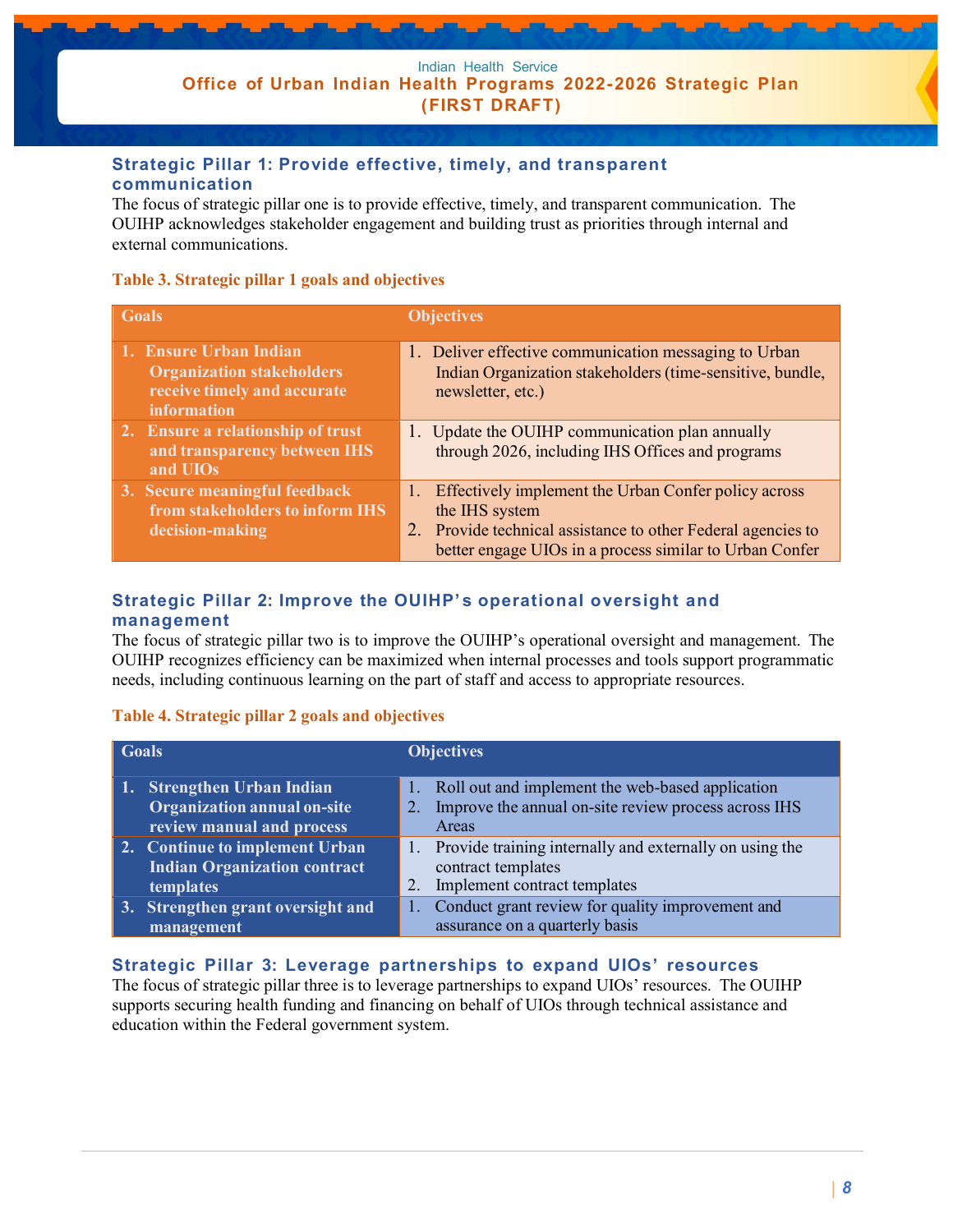#### **Table 5. Strategic pillar 3 goals and SMART objectives**

| <b>Goals</b>                                                                      | <b>Objectives</b>                                                                                                                                                                                                                                                                                                       |
|-----------------------------------------------------------------------------------|-------------------------------------------------------------------------------------------------------------------------------------------------------------------------------------------------------------------------------------------------------------------------------------------------------------------------|
| 1. Support diversifying health<br>funding and financing<br>opportunities for UIOs | 1. Provide technical assistance to the VA on implementation<br>of the VA reimbursement agreement<br>2. Provide technical assistance to the Centers for Medicare $\&$<br>Medicaid Services on implementation of 100% FMAP<br>Provide technical assistance on an All-Inclusive Rate<br>3.                                 |
| 2. Ensure UIOs' provider needs<br>are reflected in Federal health<br>policy       | Access to Federal resources and supplies<br>1.<br>Include UIOs as part of emergency response strategies<br>2.                                                                                                                                                                                                           |
| 3. Recruit, develop, and retain<br>quality staff across system                    | Provide technical assistance to the Health Resources and<br>$1_{\odot}$<br>Services Administration on the Auto-Health Professional<br><b>Shortage Area scores</b><br>2. Work collaboratively with other IHS Offices and Federal<br>agencies (loan repayment, scholarships, and National<br><b>Health Service Corps)</b> |

#### **Strategic Pillar 4: Improve data quality**

The focus of strategic pillar four is to improve data quality. The OUIHP supports access to health information technology and training for UIOs on the necessary tools.

#### **Table 6. Strategic pillar 4 goals and objectives**

| Goals                                                                         | <b>Objectives</b>                                                                                                                                                                                                                                                                                                                                                                                                                                              |
|-------------------------------------------------------------------------------|----------------------------------------------------------------------------------------------------------------------------------------------------------------------------------------------------------------------------------------------------------------------------------------------------------------------------------------------------------------------------------------------------------------------------------------------------------------|
| 1. Integrate electronic technology<br>platforms to enhance data<br>collection | Establish accurate, verifiable, and user-friendly data<br>1.<br>system<br>Support leveraging Federal and private partnerships, and<br>2.<br>intermediaries to support and enhance data quality<br>Support the enhancement of UIOs' dashboards (e.g., UDS,<br>3.<br>budget formulation, workload, and immunization) to<br>promote data and data quality analysis and transparency in<br>reporting<br>Work with the National Patient Information Reporting<br>4. |
|                                                                               | System to remediate data that supports urban reference<br>data, per the Standard Code Book                                                                                                                                                                                                                                                                                                                                                                     |
| 2. Partner with UIOs to improve<br>data accuracy and quality                  | Partner with NCUIH data workgroup to improve UIO data<br>1.<br>reporting<br>Work with UIOs on data mapping to the IHS national<br>2.<br>data warehouse                                                                                                                                                                                                                                                                                                         |
| 3. Train UIOs on data collection                                              | Develop foundational electronic health record training<br>1.<br>materials<br>2. Provide technical assistance and training webinars on<br>electronic technology platforms (e.g., web-portal)<br>Develop resource repository (trainings, templates, etc.)<br>3.                                                                                                                                                                                                  |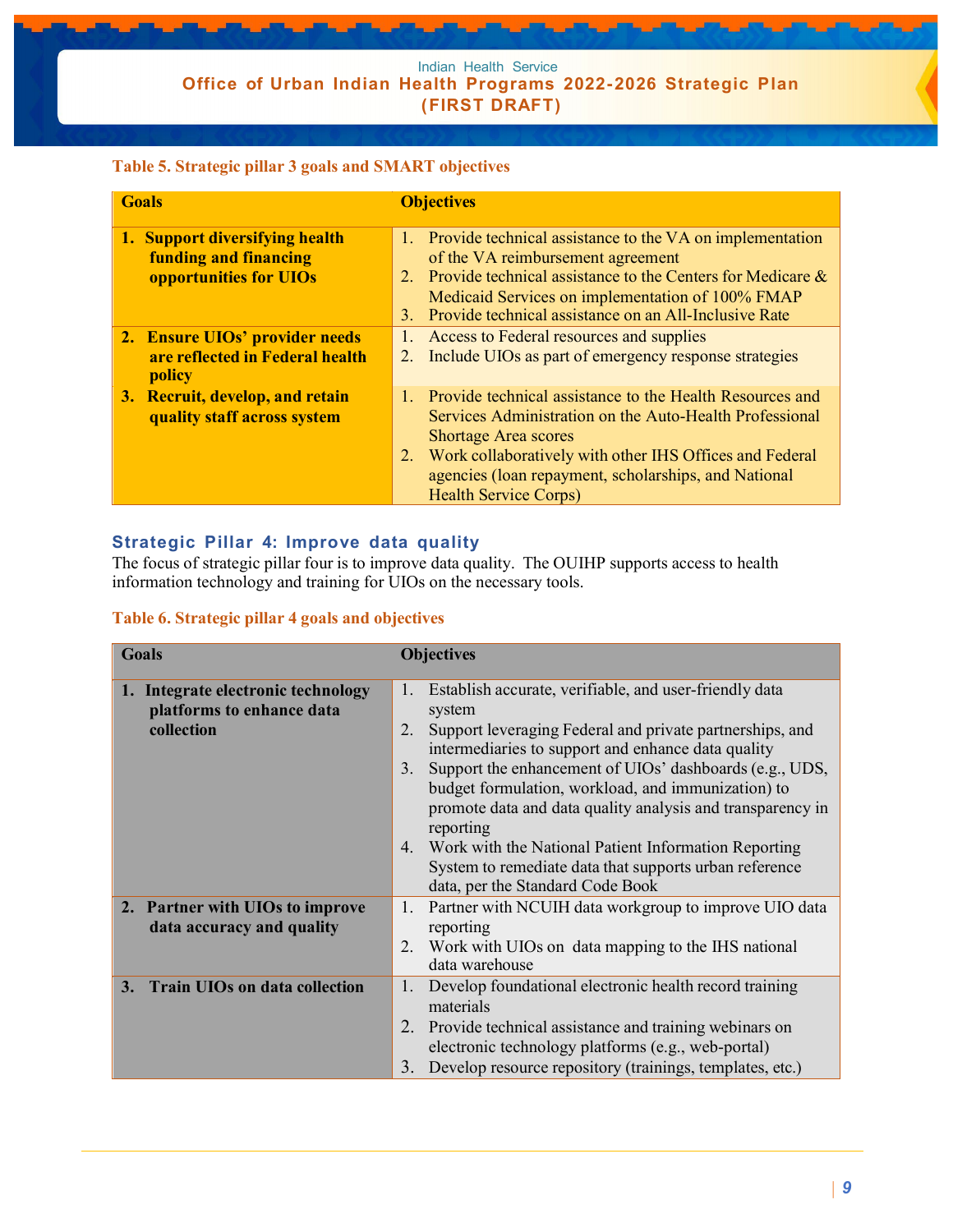#### **Strategic Pillar 5: Expand Urban Indian Organization Infrastructure and capacity**

The focus of strategic pillar five is to expand Urban Indian Organization infrastructure and capacity. The OUIHP understands the importance of infrastructure and technology needs of UIOs.

#### <span id="page-11-2"></span>**Table 7. Strategic pillar 5 goals and SMART objectives**

| <b>Goals</b>                                                              | <b>Objectives</b>                                                                                                                                                              |  |
|---------------------------------------------------------------------------|--------------------------------------------------------------------------------------------------------------------------------------------------------------------------------|--|
| 1. Ensure UIOs' infrastructure<br>needs are identified and<br>addressed   | 1. Complete an Urban Indian Organization infrastructure<br>study and provide individual Urban Indian Organization<br>infrastructure assessment reports                         |  |
| 2. Modernize information<br>technology to address UIOs'<br>needs          | 1. Continued engagement of UIOs' development and<br>implementation of HIT modernization                                                                                        |  |
| 3. Expand UIOs' capacity and<br>reach to meet service<br>population needs | Support development and expansion of services provided<br>by existing IHS-funded UIOs<br>Update the needs assessment for potential new UIOs in<br>2.<br>unserved urban centers |  |

### <span id="page-11-0"></span>Implementation Plan

An implementation plan was developed to support the steps needed to put the outlined goals and objectives into action. The implementation plan identifies a specific task for each goal and objective, assignments to carry out the work, and a completion timeframe. To track progress, the implementation plan has been developed in a separate workbook document.

### <span id="page-11-1"></span>**Next Steps: 90- Day Launch Plan and Next Steps**

The establishment of internal protocols for monitoring implementation of the 2022-2026 OUIHP Strategic Plan in the first few months is a critical time. The first step is to determine implementation oversight responsibilities, which includes promoting the plan and/or identifying champions to promote the plan. In the first 90-days, specific steps provide orientation to the 2022-2026 OUIHP Strategic Plan and communicate the roles of OUIHP staff and partners. It also provides a calendar for establishing regular check-ins and reporting of progress. [Figure 2 s](#page-11-3)ummarizes the 90-day launch plan for the 2022-2026 OUIHP Strategic Plan.



#### <span id="page-11-3"></span>**Figure 2. OUIHP 90-day launch plan**

The OUIHP staff will orient IHS Offices and programs about the OUIHP 2022-2026 Strategic Plan to ensure assigned responsibilities are carried out. The OUIHP Leadership team will introduce the 2022-